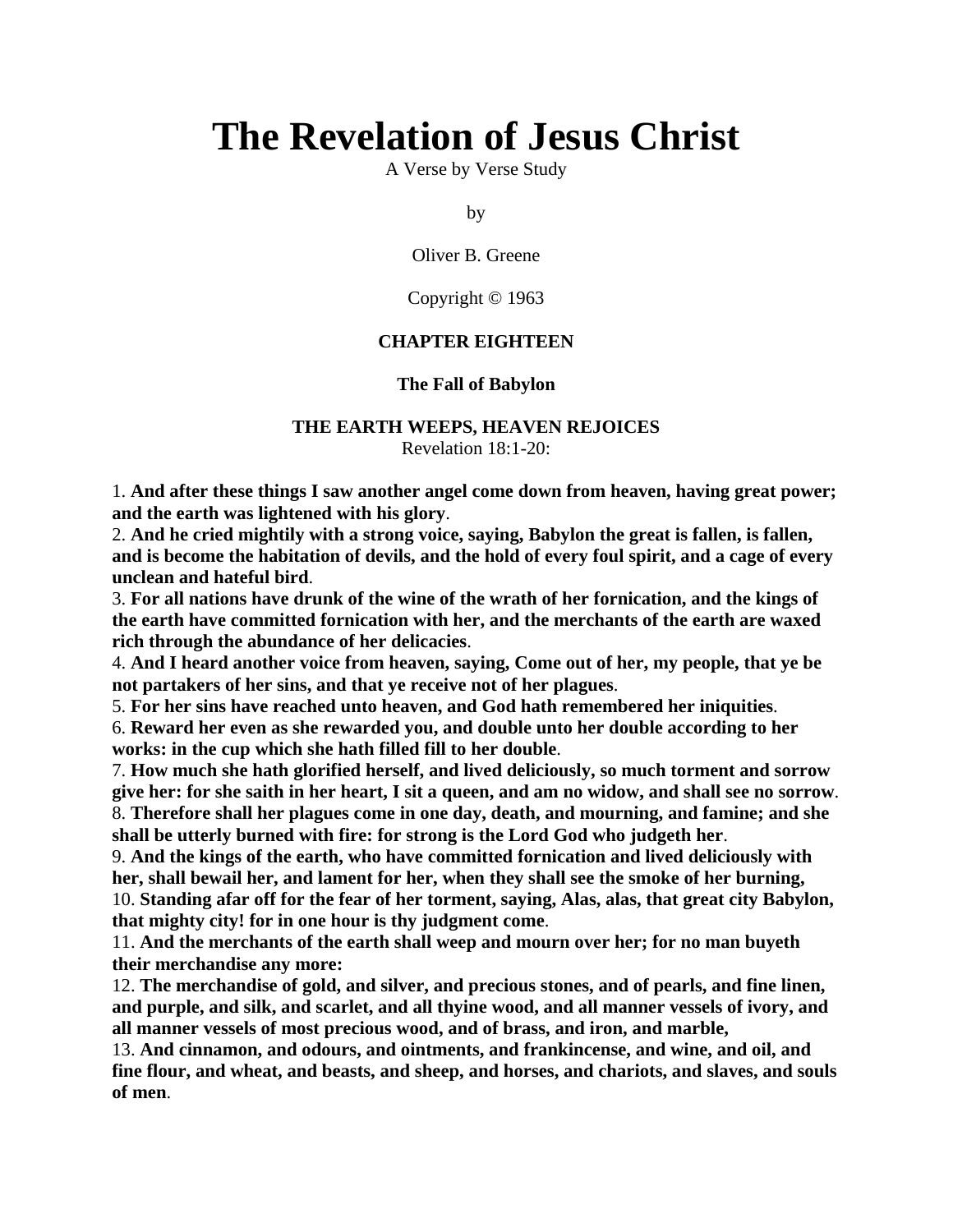14. **And the fruits that thy soul lusteth after are departed from thee, and all things which were dainty and goodly are departed from thee, and thou shalt find them no more at all**. 15. **The merchants of these things, which were made rich by her, shall stand afar off for the fear of her torment, weeping and wailing,**

16. **And saying, Alas, alas that great city, that was clothed in fine linen, and purple, and scarlet, and decked with gold, and precious stones, and pearls!**

17. **For in one hour so great riches is come to nought. And every shipmaster, and all the company in ships, and sailors, and as many as trade by sea, stood afar off,**

18. **And cried when they saw the smoke of her burning, saying, What city is like unto this great city!**

19. **And they cast dust on their heads, and cried, weeping and wailing, saying, Alas, alas that great city, wherein were made rich all that had ships in the sea by reason of her costliness! for in one hour is she made desolate**.

20. **Rejoice over her, thou heaven, and ye holy apostles and prophets; for God hath avenged you on her**.

Verses 1-2: "**And after these things I saw another angel come down from heaven, having great power; and the earth was lightened with his glory. And he cried mightily with a strong voice, saying, Babylon the great is fallen, is fallen, and is become the habitation of devils, and the hold of every foul spirit, and a cage of every unclean and hateful bird**."

Babylon is still the subject - but here we have the introduction of a new set of circumstances.

In this chapter, the Beast is not once named, nor do we find the ten kings mentioned. The chapter is given over entirely to the destruction of Babylon. Human agents disappear; the ruin of that awful system of corruption is the predominating theme of the entire chapter.

The chapter opens with "**And after these things I saw ANOTHER ANGEL**." This angel is not to be confused with the seven angels who had the vials of the seven last plagues. This angel descending out of Heaven suggests the heavenly character of the action he is about to take. "**Having great authority**," he comes down from Heaven to earth to perform an act of judgment such as has never been known - nor ever will be known again.

All angels are not identical - some are more distinguished than others in service and in their angelic position - but all angels are mighty (II Thessalonians 1:7; II Peter 2:11).

At specific times God bestows special power upon certain angels to perform certain duties.

Universal authority is never ascribed to an angel. The Lord Jesus is the appointed heir of all things (Matthew 28:18; Hebrews 1:2).

Christ as Creator of all things certainly has a right to lay claim to universal dominion. As Creator, the claim of the Lord Jesus to universal dominion is not a conferred claim . . . God the Father did not confer it upon Him but it is sovereign and independent (Colossians 1:16), It is founded on the rights and glory of His person as God.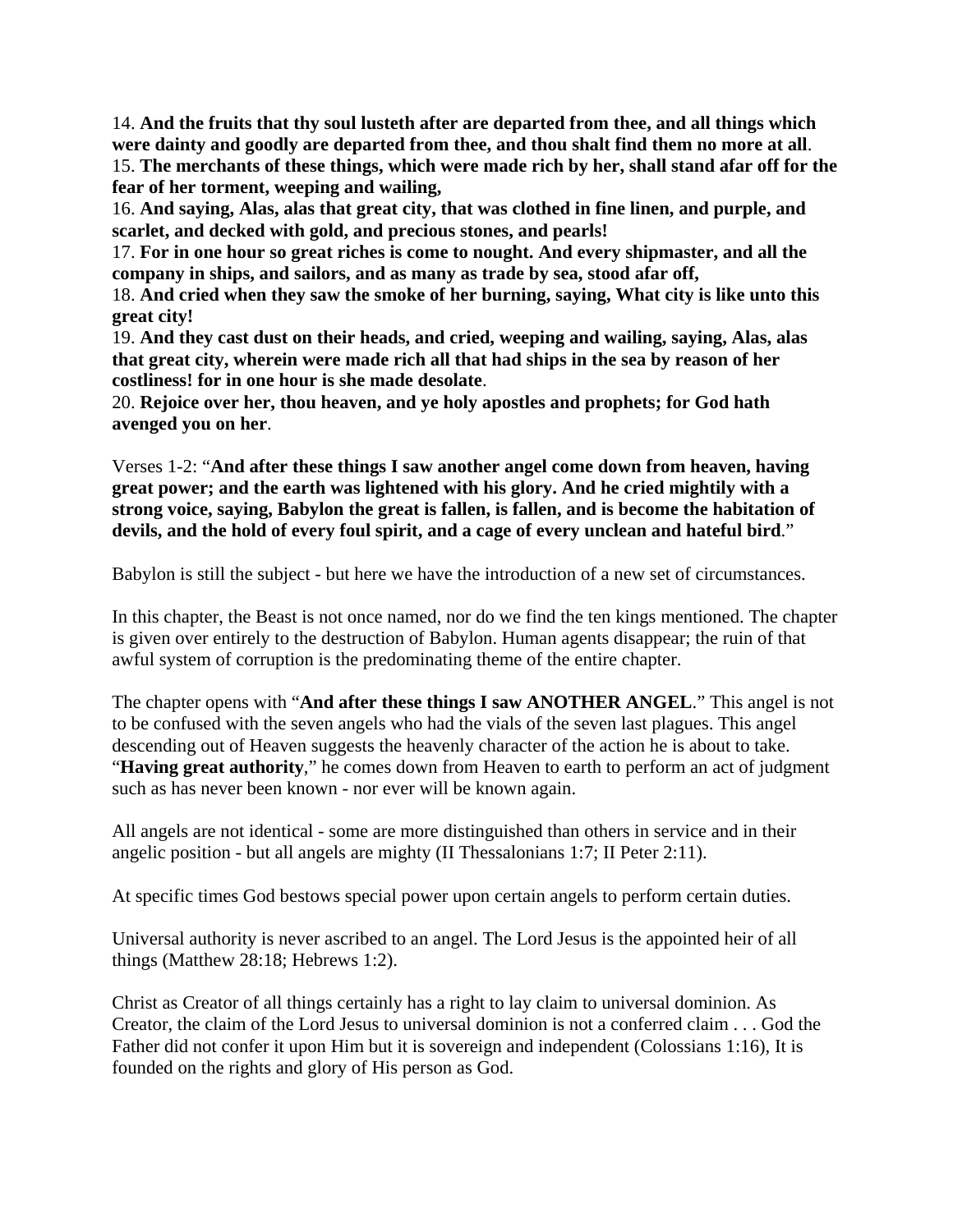The angel referred to here is probably the one to whom God has committed the judgment of Babylon. The angel announces the fall of Babylon; he has authority to deal thoroughly with the subject of the destruction of Babylon - the most ungodly, rotten religious system ever to exist upon the face of this earth. "**The earth was lightened with his glory**."

This certainly is a testimony that God is on the scene, and it is God who is acting in this judgment that is about to come. The fall of Babylon will be a public event. The smoke of her burning (verse 18) will be seen - it will darken the heavens and announce to the whole wide world that the great system of Babylon is being destroyed. But "the earth lightened" - not by the reflection of the sun, but by the glory of the angel seen descending out of Heaven.

This will Witness to the fact that whoever the actors are in the judgment, it is God, the Righteous Judge, who is the head of the judgment of Babylon. Personally, I believe the angel here is none other than the Lord Jesus Christ . . . the same angel of whom we studied in Revelation 8:3 and  $10:1$ .

- Christ - the Angel-Priest - on behalf of His suffering remnant (chapter 8) will no doubt be the one to mete out final judgment to Babylon.

- Christ - the Angel-Redeemer - is seen taking possession of His rightful inheritance, the earth and the sea, in chapter 10.

- Christ - the Angel-Avenger of His people - is here (chapter 18) seen taking vengeance on the most deadly enemies God's people ever had . . . the system of Babylon during the last half of the Tribulation.

The angel cried with a loud voice, and the cry he sent forth was the welcomed proclamation of Babylon's destruction. The angel made the announcement with such surety as though it had already taken place, yet we know that it will take place in the future. The angel said "**Great Babylon has fallen, has fallen**."

The fall of that mighty system which, while guilty of gross falsehood and treason against the Lord Jesus Christ, yet bore His name, is here publicly announced. The actual fall is yet future. In the previous chapter we saw the Beast to whom the power of civil authority was given, and who for a time became the willing slave of the woman. She sat upon the Beast in pride. She was an object of wonder and admiration to all except those who knew her true character because their eyes had been opened by God.

God has always had a remnant - and always will have a righteous remnant here on earth until the consummation of all things.

The Beast had for a season yielded power to the woman, but he becomes restless under her restraint and chafes under her intolerant sway. Then too, the woman is very wealthy, and the civil and apostate power of the Beast covets the wealth of the woman.

Thus the ten kingdoms with their kings, together with the Beast and the whole material strength of the revived empire, unite to her destruction. The ten kings are even more active in her destruction than is the Beast himself.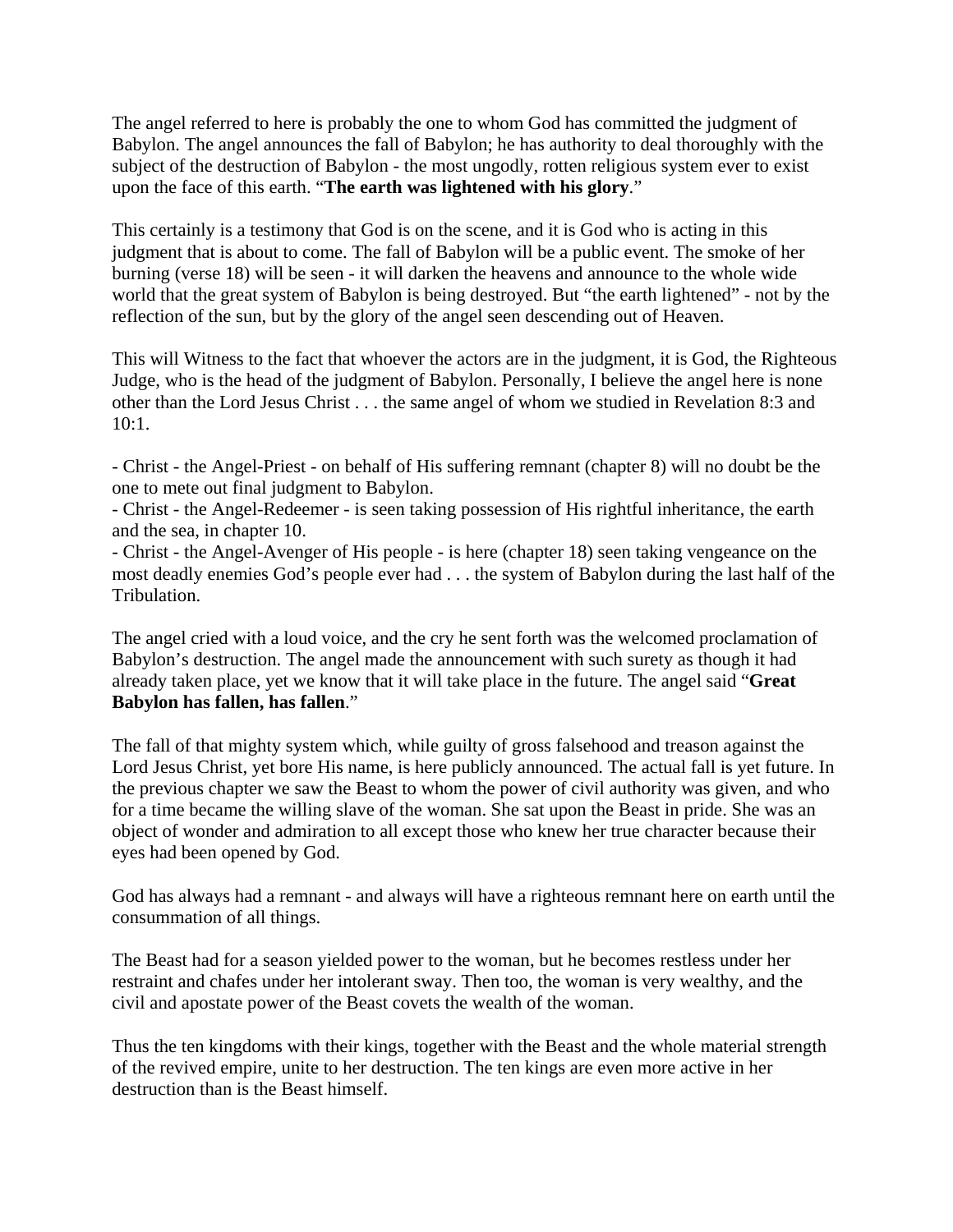The woman is stripped of all her possessions, her wealth, her treasures . . . all that she has is taken from her.

The woman (the system she represents) will be brought down to the lowest depths of degradation, to the lowest insults that can be heaped upon her. She will be the object of scorn and contempt by those who, only a short while before, sought her favors and courted her smile. When the ten kings have finished with her, she will be a total wreck. The apostate civil authority will win the complete victory over her.

Then, after the victory over the woman, the ten kings yield themselves and their kingdoms into the hands and unto the fate of the brutal Beast who will be the world dictator at that time. As bad as the situation under the woman will be, after her destruction a much worse condition will follow under the unchecked will of the brutal Beast, Satanically inspired and empowered.

Verses 2-3: "**And he cried mightily with a strong voice, saying, Babylon the great is fallen, is fallen, and is become the habitation of devils, and the hold of every foul spirit, and a cage of every unclean and hateful bird. For all nations have drunk of the wine of the wrath of her fornication, and the kings of the earth have committed fornication with her, and the merchants of the earth are waxed rich through the abundance of her delicacies**."

Here is described the condition of Babylon after and consequent to her political downfall. She was overthrown but not totally destroyed. The destruction will be sudden:

"**She shall be utterly burned with fire**" (verse 8). "**Utterly burned with fire**" is subsequent to the burning mentioned in Revelation 17:16. The Spirit makes the statement as though it had already happened, and of course it will happen exactly as prophesied. Babylon, having lost her place of supremacy, having been torn to pieces by the very powers which once formed her strength, is now reduced to a state of desolation described in dynamic language.

The description is no doubt borrowed from the prophet Isaiah:

"**It shall never be inhabited, neither shall it be dwelt in from generation to generation: neither shall the Arabian pitch tent there; neither shall the shepherds make their fold there. But wild beasts of the desert shall lie there; and their houses shall be full of doleful creatures and owls shall dwell there, and satyrs shall dance there. And the wild beasts of the islands shall cry in their desolate houses, and dragons in their pleasant palaces: and her time is near to come, and her days shall not be prolonged**" (Isaiah 13:20-22).

The city has become the habitation of devils (demons), making the city the dwelling place of creatures out of the abyss. Who these demons are, we do not know.

Whether they are angels who left their first estate, or a special class of miserable beings, we do not know. We only know that the city is inhabited by creatures from the underworld (the pit). The abyss is the dwelling place of the emissaries of Satan.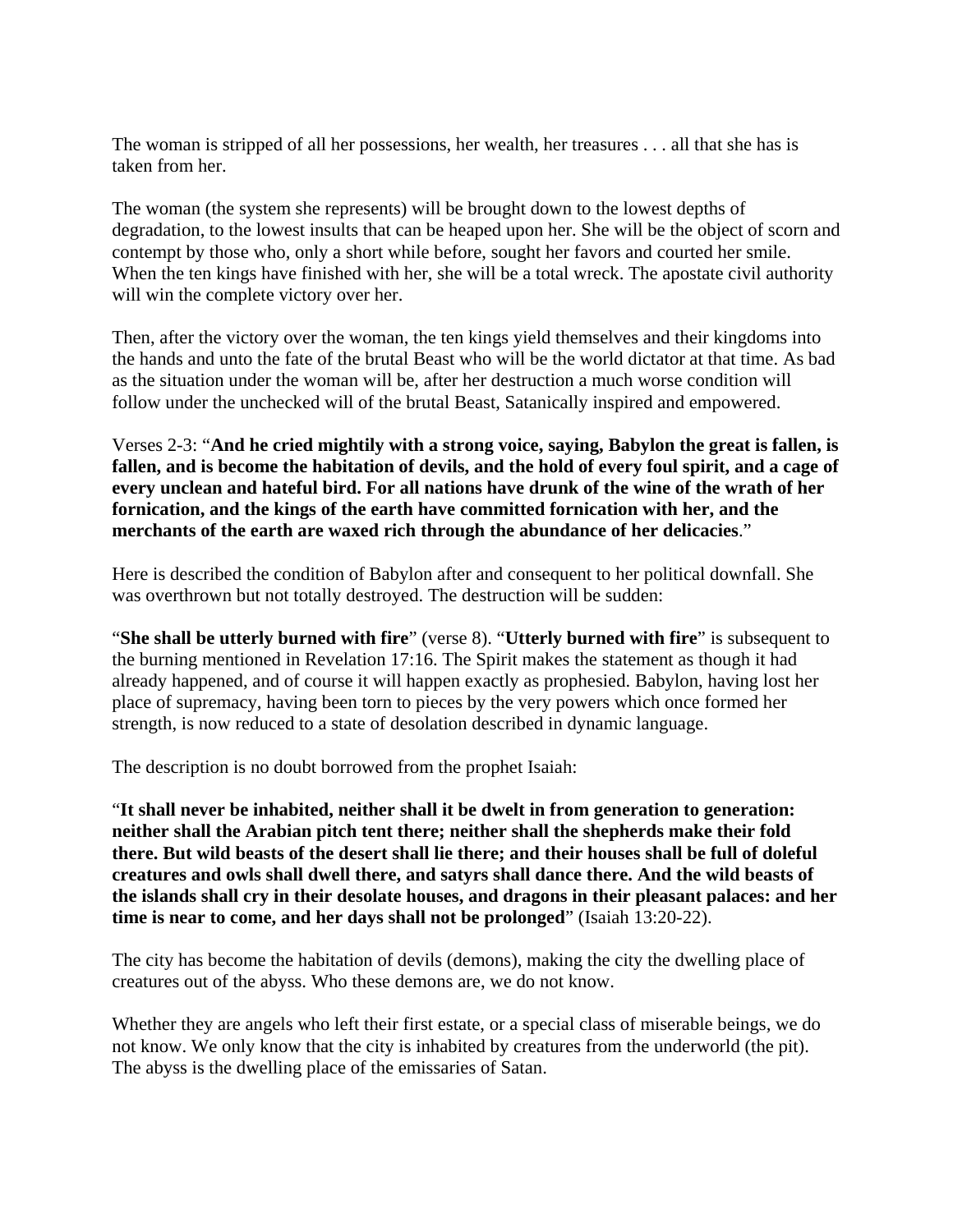Then is mentioned every unclean and hateful bird. Unclean birds and birds of prey and birds of darkness symbolize the many and various agents of the devil. Study Matthew 13:4-32; Jeremiah 5:27; and especially Isaiah 34:11-15. Thus Babylon becomes a cesspool of corruption and abomination in the sight of a holy God.

Next we find the grounds of God's judgment poured out upon Babylon. These are:

## "**For all nations have drunk of the wine of the wrath of her fornication**."

The peoples of the prophetic earth will drink eagerly from her golden, intoxicating cup filled with abominations. She has seduced the nations from their allegiance to the true God and God's Christ, to herself and her lust. The peoples who make up the religious systems of that day will be completely captivated by her splendor, her services, and her display of gorgeous vestments. They will be totally ignorant of the true Spirit of God.

After the Rapture those who have heard the Truth and rejected it will be sent "**strong delusion**." They will believe "**the Lie**" . . . "**that they all might be damned**" (II Thessalonians 2:7-12).

Today, religions of "works" are growing like wildfire - while the true, blood-bought religion of Calvary moves so slowly. If a minister organizes a church and preaches the Blood of the cross, members are added very slowly; but if some cult organizes with an attractive religion of works, or "salvation" that can be purchased with money or deeds, that religion will grow rapidly.

"**The kings of the earth have committed fornication with her**," and this is another reason why God is about to pour out total destruction upon Babylon. The persons who were the heads of the ten kingdoms that will make up the revived empire must be distinguished from "**the kings of the earth**." The ten kings who make up the empire will hate the woman and burn her with fire (Revelation 17:16). But not so with the kings of the earth . . . they weep over her fate (Revelation 18:9).

They (the kings of the earth) commit fornication with Babylon. They love the systems of the harlot. The apostate church loves the world for the wealth she can obtain from the riches of the world; and, of course, the world gladly welcomes the love of the apostate church because she promises to open the door of Heaven to all who PAY WELL. She dangles "the keys of St. Peter" before the kings of the earth, and declares that she is "the Vicar of Christ," the "intercessor between God and man"; and because the apostate church exalts herself to this height of spiritual dictatorship the kings of the earth and the great men of the earth flock to her and pour much wealth into her coffers.

There is a third group mentioned here: "**the merchants of the earth are waxed rich through the abundance of her delicacies**." This group follows the apostate system for gain. There has always been a class of people who join religious systems for what they can get out of religion. They use the church as a stepping stone to advance their business interests. Babylon will offer great temptation to such people. The abundance of her luxuries will certainly attract the merchants of the earth and the merchants will become rich thereby. Therefore, when the system is destroyed, these merchants will weep and wail over the ruin of their source of riches.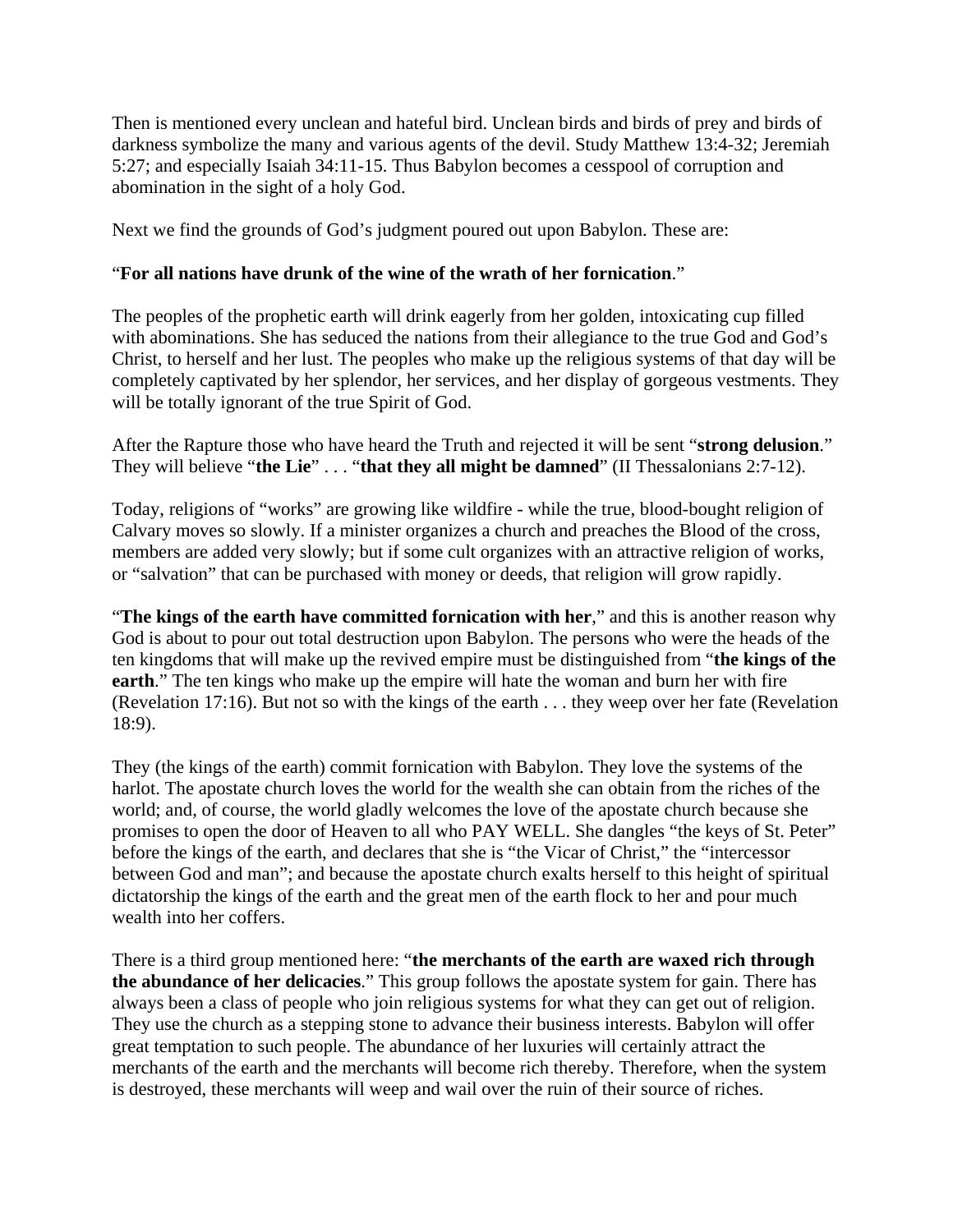I ask you a solemn, sane, sensible question: Is religion becoming "big business" today?

Verses 4-5: "**And I heard another voice from heaven, saying, Come out of her, my people, that ye be not partakers of her sins, and that ye receive not of her plagues. For her sins have reached unto heaven, and God hath remembered her iniquities**."

In verse 4 another voice from Heaven speaks: "**Come out of her, my people, that ye be not partakers of her sins, and that ye receive not of her plagues**." In verse 1, an angel descends from Heaven to announce the fall of Babylon. In verse 4, a voice is heard IN Heaven. The voice is the expression of the mind of God, announcing to the people of God to come out of this hellish system.

No doubt in the very closing days and hours of time there will be true believers - not in the sense that we are believers in this day of grace, but people who have trusted God will be in the systems of Babylon - probably to avoid persecution and martyrdom; but now they must come out. They must make a complete break if they are to escape the plagues that will be poured out upon the systems - the plagues of death, mourning and famine (verse 8).

" . . . **That ye have no fellowship in her sins**." If they continue to fellowship with her sins, they must also share the plagues. The warning is sounded out from Heaven. The full judgment of Almighty God cannot fall upon Babylon until every person who embraces God's righteousness is completely out of her. Not one drop of rain fell until Noah and his family were safe in the ark and "**God shut them in**." Not one spark of fire and brimstone fell upon Sodom and Gomorrah until Lot and his daughters were safe outside the city . . . and then God burned it to ashes. God is a just God - He is righteous.

He cannot perform unrighteousness; and even in this terrible hour those who believe in Him as the true and only God must come out of Babylon before full judgment can be poured out.

In verse 5 we learn that the sins of Babylon have reached unto Heaven - and God "**hath remembered her iniquities**."

That suggests that the sins of Babylon are so many, heaped one upon another, that they reach all the way from earth to Heaven. In Genesis 11:4 we read concerning the first Babylon, "**And they said, Go to, let us build a city and a tower, whose top may reach unto heaven**." Now it seems that they have built an empire of sin that has reached Heaven and God is about to crush this giant, evil force . . . once, for all, forever, never to allow it to be revived again.

Verse 6: "**Reward her even as she rewarded you, and double unto her double according to her works: in the cup which she hath filled fill to her double**."

Babylon is to be rewarded as she has rewarded the people of God . . . and double the reward, according to her works. The verse further states, "**in the cup which she hath filled fill to her double**."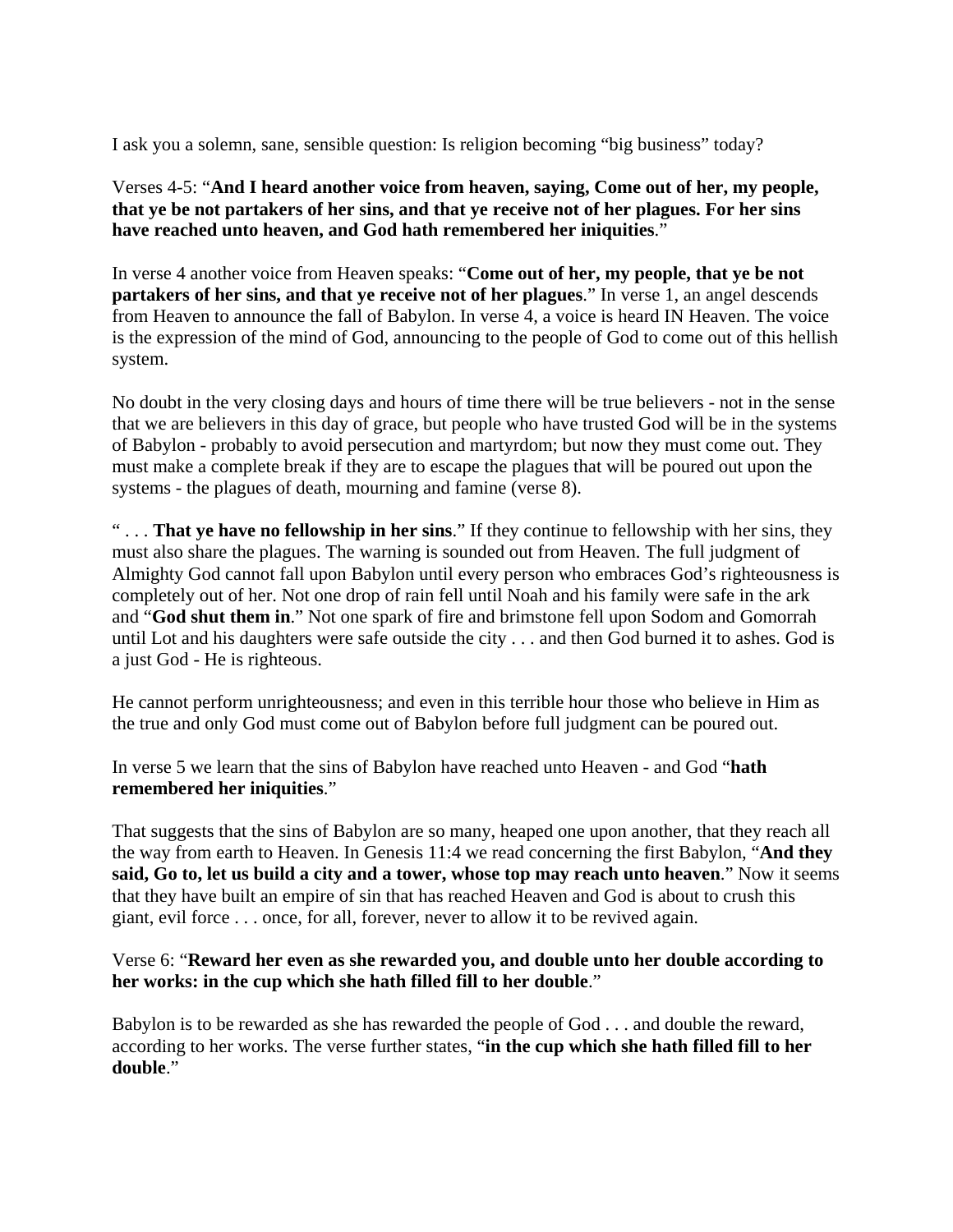In severity, God is going to pour out double what Babylon has meted out to the saints of God whom she butchered and tormented during the last three and one-half years of the Tribulation period.

Verses 7-8: "**How much she hath glorified herself, and lived deliciously, so much torment and sorrow give her: for she saith in her heart, I sit a queen, and am no widow, and shall see no sorrow. Therefore shall her plagues come in one day, death, and mourning, and famine; and she shall be utterly burned with fire: for strong is the Lord God who judgeth her**."

The principle of judgment is next shown in the first part of verse 7 . . . not only in relation to what Babylon has done and will do to the saints . . . but she will be judged for what she is herself. At this time the woman will have been degraded from her public place of authority and power. She will have been demoted by the kings of the Roman world; but in spite of her humiliation she maintains her pride in her heart . . . her spirit is not broken. Her haughtiness is asserted in spite of the fact that she sits in the dust of disgrace as compared to the former glory of her reign.

The kings of the earth will weep over her, but they cannot help her. The boasting of the woman is from within. She says in her heart, "**I sit a queen**." Her public downfall will already have taken place at this time; but in spite of her downfall she believes in her heart that she will rise again to sit as a queen. She continues by saying, "**I am not a widow**."

She expects to once again sit upon a throne and reign. Facing utter destruction, the judgment of God hanging heavy over her head, she yet cries out, "**I shall in no wise see grief!**" The devil does not easily acknowledge defeat; he fights to the last bitter second before his complete downfall.

Utter destruction of the woman is signified in the words, "**she shall be burned with fire**." This goes much further than the political downfall recorded in chapter 17:16.

The fire here will make an utter end to Babylon with all her ungodly systems. The mighty God Jehovah will be the judge, to mete out final and eternal judgment to Babylon.

Verses 9-10: "**And the kings of the earth, who have committed fornication and lived deliciously with her, shall bewail her, and lament for her, when they shall see the smoke of her burning, standing afar off for the fear of her torment, saying, Alas, alas, that great city Babylon, that mighty city! for in one hour is thy judgment come**."

The lamentation over the great Babylon is demonstrated by all classes. All will be affected by the downfall. The merchandise listed as having to do with Babylon is twenty-eight different articles.

The first listed is gold; the twenty-eighth article is souls. The downfall of Babylon will seriously affect the whole commercial and social life of the world at that time, and it is on this account that the judgment is so deplored by those who shared the glory and the wealth of the woman, and profited by her ungodly practices.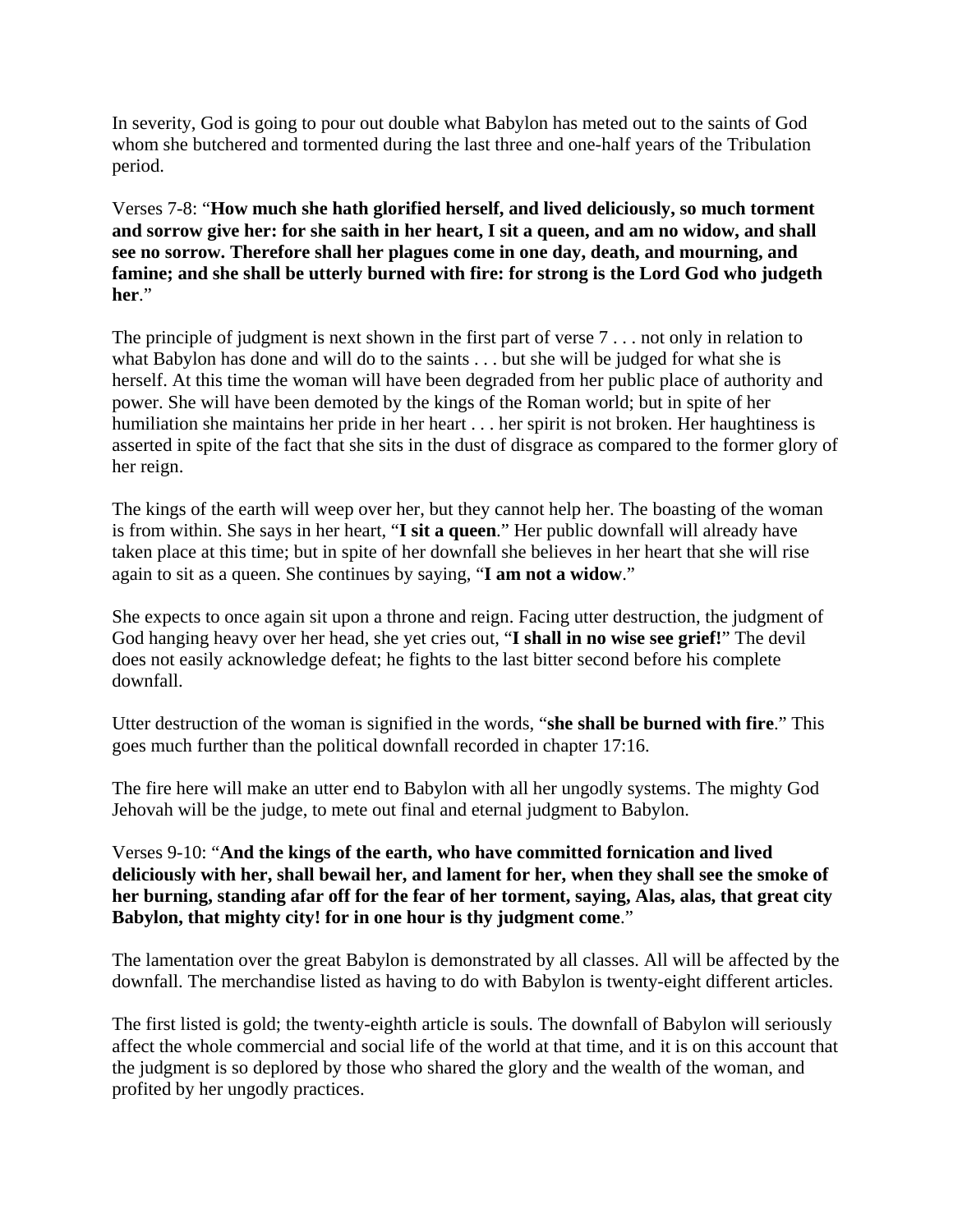The kings of the earth lead the mourning. Bear in mind that this does not refer to the ten kings who unite with the Beast to destroy the woman. The kings of the earth referred to here are the distinguished leaders in Christendom throughout the world, and are definitely a separate group from the ten kings who make up the Roman Empire. The kings of the earth stand in awe and fear.

They, witness the awful destruction of the mighty system of evil with which they had been so closely identified, and in which they had lived in luxury and splendor. They tremble and fear at the awfulness and suddenness of the judgment of Babylon: " . . . **for in one hour is thy judgment come!**"

Verses 11-13: "**And the merchants of the earth shall weep and mourn over her; for no man buyeth their merchandise any more: The merchandise of gold, and silver, and precious stones, and of pearls, and fine linen, and purple, and silk, and scarlet, and all thyine wood, and all manner vessels of ivory, and all manner vessels of most precious wood, and of brass, and iron, and marble, and cinnamon, and odours, and ointments, and frankincense, and wine, and oil, and fine flour, and wheat, and beasts, and sheep, and horses, and chariots, and slaves, and souls of men**."

The next group named . . . "**the merchants of the earth**." They sorrow over the destruction of Babylon - not because of their love for the system, but because of the trade they had with the system. This gigantic system brought much wealth to the merchants of the earth, and now the source of their wealth is destroyed. Notice the varied character of the merchandise: The products named signify that it is a world-wide system.

The fact that she trades in these many commodities signifies that she has great influence over commercial Babylon as well as the civil setup of the day. She attracts to herself the world's riches. Think of the gigantic setup of this great combination of secular and religious trading in the different commodities named, even to the souls of men.

The bodies and souls of men are named last (verse 13) as of least account.

The various articles named here are listed under seven divisions:

1. Valuables and ornaments such as gold, silver, diamonds, rubies, pearls . . . all kinds of precious stones.

2. Costly wearing apparel. Fine linen is named, with purple, silk and scarlet. One need not stretch the imagination to point out that certain religions outstanding in our day and growing like wildfire in America deal in these commodities . . . scarlet, purple, linen, all kinds of religious garb!

3. Furniture is named . . . vessels and different pieces of furniture manufactured from precious wood, ivory and precious metals. Churches today are more and more becoming places of furniture, ornaments, etc.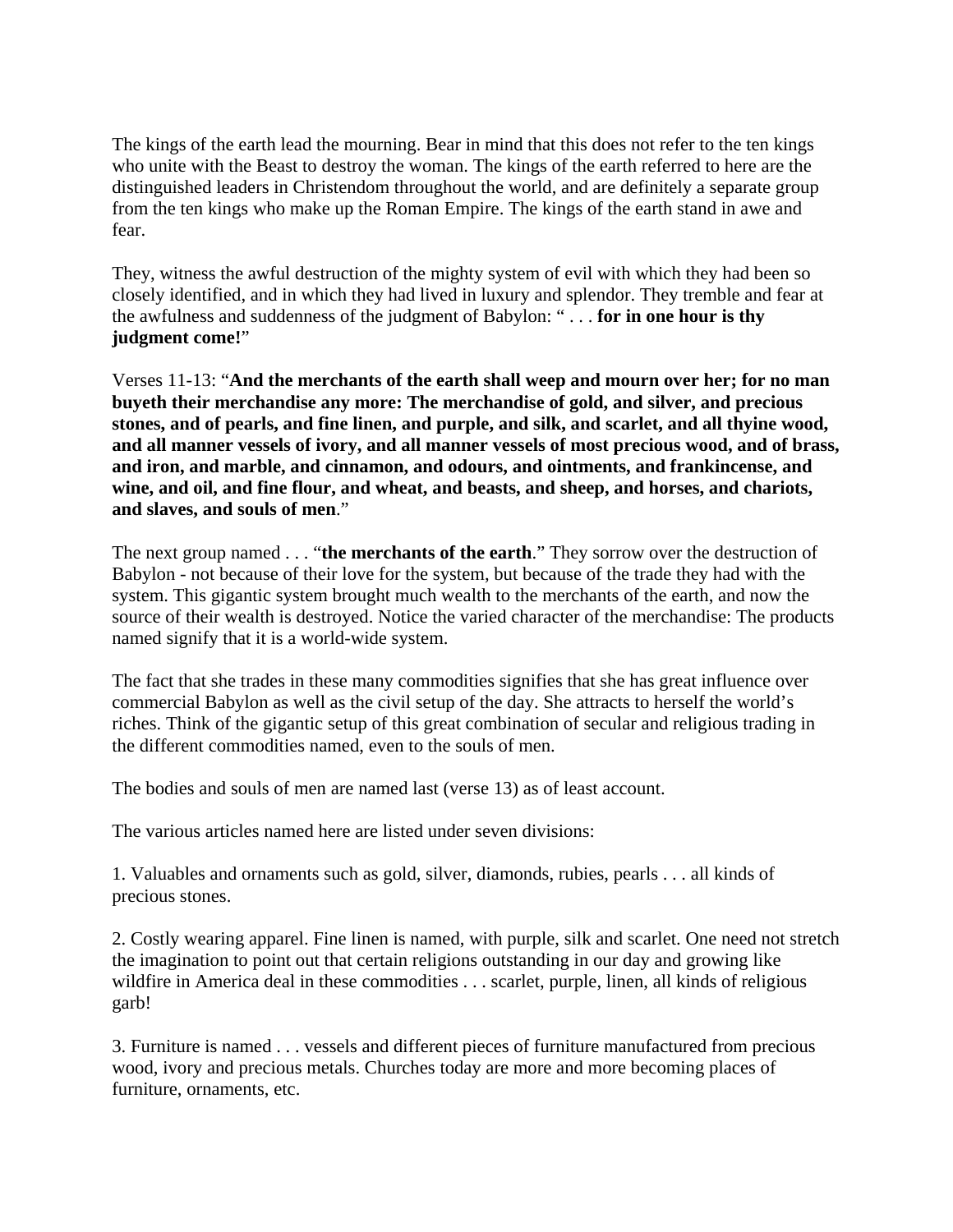4. Rich odours are named . . . ointments of all kinds, frankincense, cinnamon.

5. Items that make for luxurious living are named. . . fine meat, sheep, beasts of all kinds, wheat, flour, oil, wine, intoxicating drinks. More and more religions are eating and drinking today. That is no secret.

6. Horses and chariots are named.

7. The last commodity named is "**the souls of men**." Certainly today religion is making merchandise of the souls of men.

Religions that sell the right to Heaven are growing in numbers by the thousands . . . religions that teach that you can live like you please, do anything you want to do, come to church at the appointed time, make an offering, confess your sin and then go right back and commit the same sin over and over and over again. That is making merchandise of the souls of men.

Religious leaders accepting money to pray for and intercede in behalf of wicked sinners is nothing short of merchandising in souls.

This is the age of big business, big politics, big religion  $\dots$  big  $\dots$  big . . . big!!!

As prophesied in God's holy Word, in the very end of time there will be a world government and a world church. All other aspects of life will head up under these two main world powers.

Verses 14-17: "**And the fruits that thy soul lusteth after are departed from thee, and all things which were dainty and goodly are departed from thee, and thou shalt find them no more at all. The merchants of these things, which were made rich by her, shall stand afar off for the fear of her torment, weeping and wailing, and saying, Alas, alas that great city, that was clothed in fine linen and purple, and scarlet, and decked with gold, and precious stones, and pearls! For in one hour so great riches is come to nought. And every shipmaster, and all the company in ships, and sailors, and as many as trade by sea, stood afar off**."

The weeping of the merchants is interrupted by an episode given to us in verse 14, but the mournful strain is continued in verse 15 . . . the complete and entire ruin of the merchandise of Babylon. The merchandise and commodities that bound to her both king and peasant having been destroyed, now leave her wrecked. Her resources are gone. She is utterly and entirely despoiled of her former means of self-indulgence. Her source of enjoyment is gone - in fact, all that ministered to her haughtiness and pride is cut down. Everything essential to her existence has perished and it all came with one sudden blow from the hand of divine judgment.

In verse 14 she is directly addressed from Heaven above: "**And the fruits that thy soul lusteth after are departed from thee, and all things which were dainty and goodly are departed from thee, and thou shalt find them no more at all!**"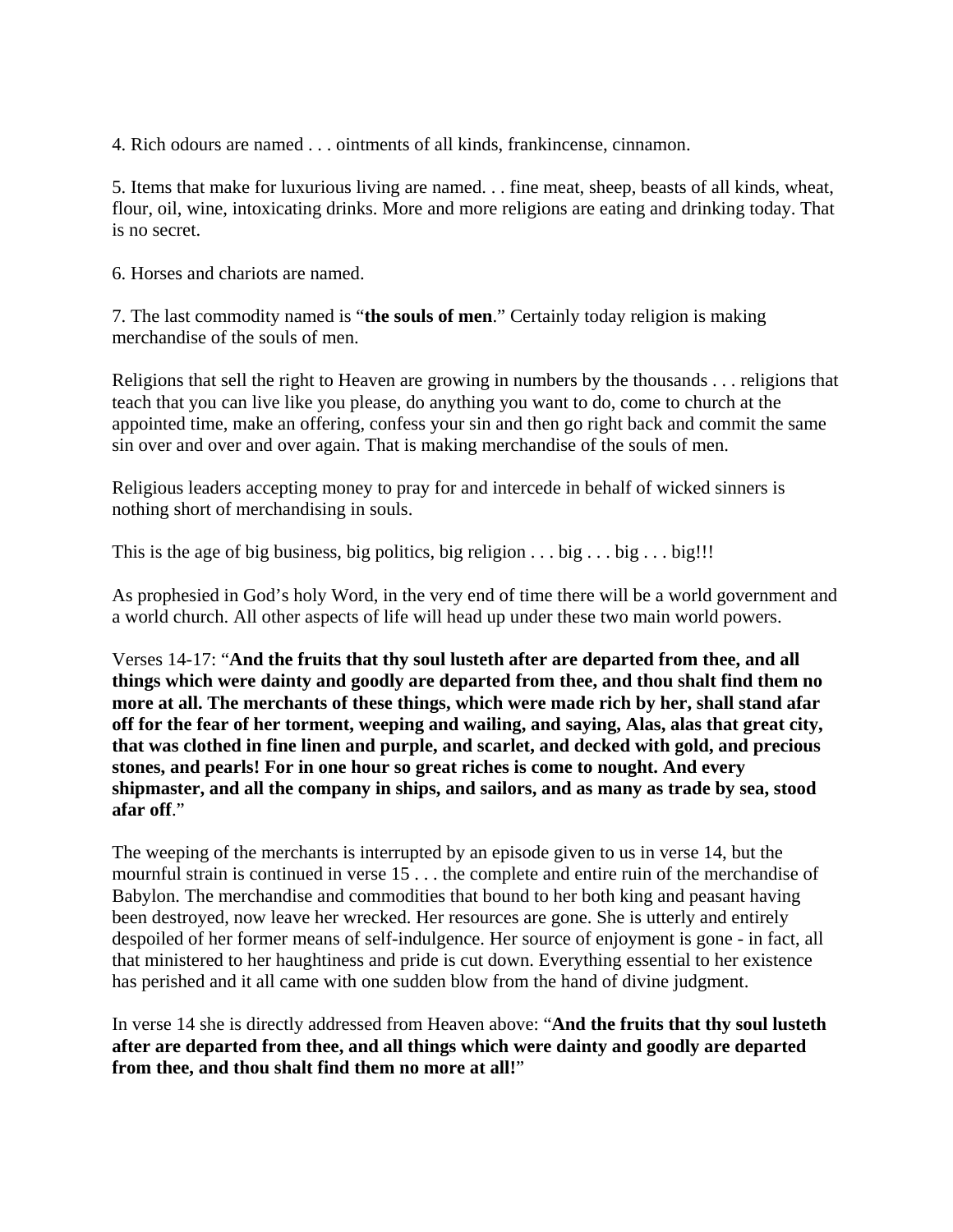Heaven is here announcing to this woman that her playhouse is wrecked forever, and she is down, never to rise again.

In verse 15 we see the merchants standing afar off, crying out, bewailing the fact that the riches they enjoyed are taken away.

Their testimony is recorded in verses 16 and 17: "**Alas, alas that great city, that was clothed in fine linen, and purple, and scarlet, and decked with gold, and precious stones and pearls! FOR IN ONE HOUR SO GREAT RICHES IS COME TO NOUGHT. And every shipmaster, and all the company in ships, and as many as trade by sea, stood afar off**." And then all together send up one great wail of sorrow.

Verse 18: "**And cried when they saw the smoke of her burning, saying, What city is like unto this great city!**" And then the whole company goes into a spasm.

Note the descriptive language of verse 19: "**And they CAST DUST ON THEIR HEADS, AND CRIED, WEEPING AND WAILING, saying, Alas, alas that great city, wherein were made rich all that had ships in the sea by reason of her costliness! for in one hour is she made desolate**."

The merchants express their lamentation in words similar to those of the kings as recorded in verse 10.

However, there is one difference: The kings, in their lamentation, cried out, "**In one hour is thy judgment come**." But the merchants cry out, "**In one hour so great riches is come to nought**." The merchants are thinking only of the gain they derived from the systems of religion set forth by this terrible woman. The Lord Jesus told us when He was on earth, "**Where your treasure is, there will your heart be also**." Paul added, "**The love of money is the root of all evil**."

Verse 20: "**Rejoice over her, thou heaven, and ye holy apostles and prophets; for God hath avenged you on her**."

We have heard the voice from Heaven, first in verse 4 and now in verse 20. In this latter case Heaven is called upon to rejoice and be exceedingly glad. Note the difference: On earth there is lamentation, weeping, moaning, groaning; but in Heaven, there is rejoicing and praise. All Heaven unites in the song of victory and triumph. There are three classes pointed out in Heaven:

1. "**Thou heaven**." I believe this to mean all the angels, cherubim and heavenly creatures.

- 2. The holy apostles.
- 3. Prophets.

This takes in all heavenly creatures - whether they be angels, spirits, believers, Old Testament saints, New Testament saints, prophets or whoever. They are called upon to rejoice and sing praises because God has judged the greatest enemy of righteousness that has ever existed or ever will exist, and she has suffered at the hands of Almighty God.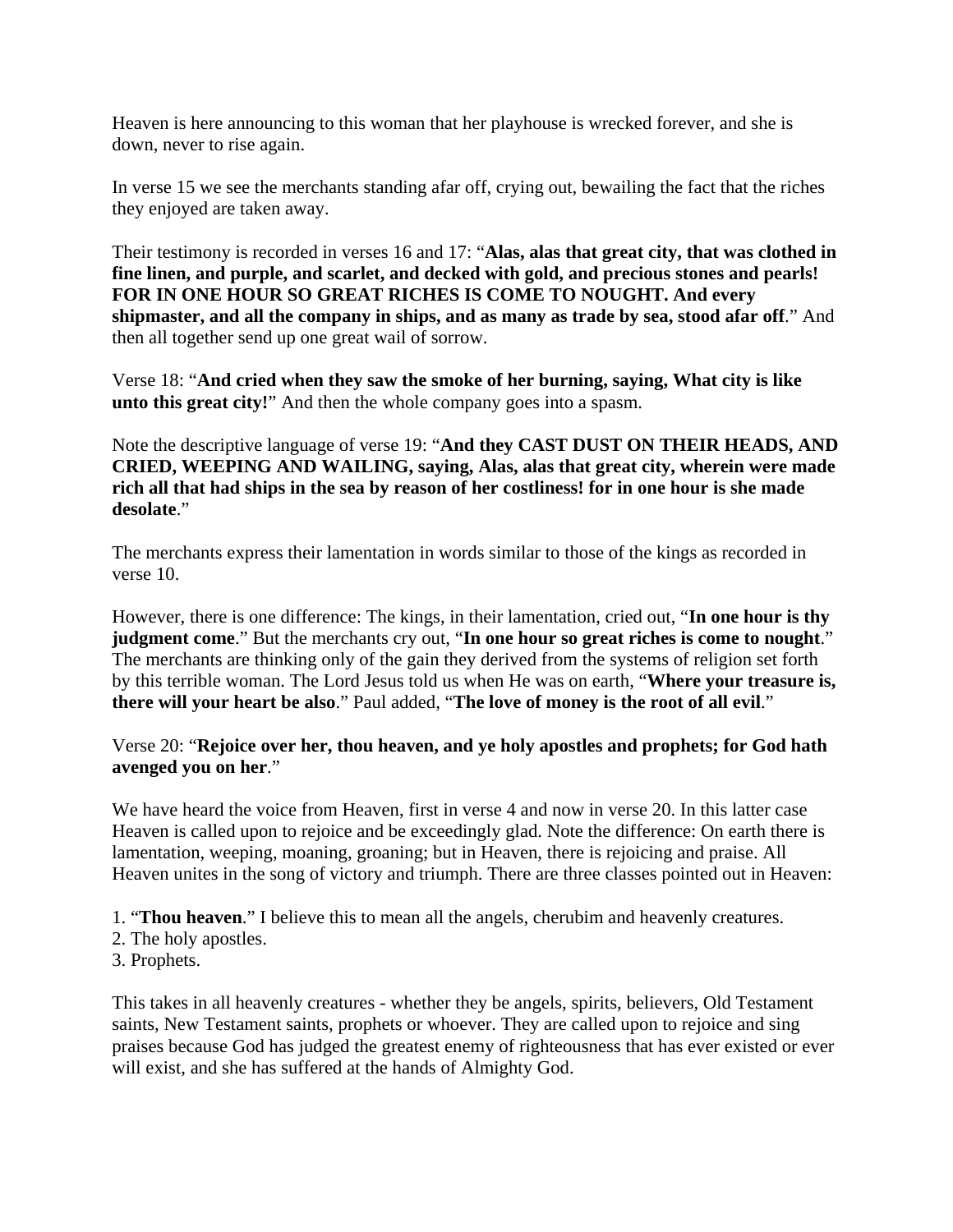### **UTTER RUIN AND EVERLASTING DESTRUCTION OF BABYLON** Revelation 18:21-24:

21. **And a mighty angel took up a stone like a great millstone, and cast it into the sea, saying, Thus with violence shall that great city Babylon be thrown down, and shall be found no more at all**.

22. **And the voice of harpers, and musicians, and of pipers, and trumpeters, shall be heard no more at all in thee; and no craftsman, of whatsoever craft he be, shall be found any more in thee; and the sound of a millstone shall be heard no more at all in thee;** 23. **And the light of a candle shall shine no more at all in thee; and the voice of the bridegroom and of the bride shall be heard no more at all in thee: for thy merchants were the great men of the earth; for by thy sorceries were all nations deceived**. 24. **And in her was found the Blood of prophets, and of saints, and of all that were slain upon the earth**.

I trust you will study carefully Jeremiah chapter 51 and Revelation 18 together. In Jeremiah 51 we have a similar dramatic description of the overthrow of Babylon; however, here an angel of might is the great destroyer. Both the literal and the mystical cities are to be utterly destroyed by violence. In verse 21 we read, "**And a mighty angel took up a stone like a great millstone**." I believe this is the same angel referred to in Revelation 10:1. I believe it is none other than the Lord Jesus in angelic form. The stone is cast down with terrible violence into the sea, signifying that thus will Babylon be utterly and totally destroyed, never to rise again. Such destruction Sodom and Gomorrah suffered in the days of old - no trace of those two cities has ever been found. They were totally destroyed, and Babylon will suffer the same fate.

In verse 22 we learn that the musicians will play no more in Babylon. The voice of harpers, trumpeters and pipers will be heard no more. No craftsmen will be there. All industry, all music, will be utterly crushed and destroyed.

In verse 23 we learn that the light of the candle will shine no more. The voice of the bridegroom will be heard no more in Babylon. The merchants of the earth and the great men were deceived through the sorceries of Babylon. All the nations were deceived. And when the last check will be made, according to verse 24, much blood will be found . . . the Blood of prophets, the Blood of saints, and the Blood of all that were slain upon the earth. (The last statement refers to the terrible, bloody slaughter during the height of the reign of Babylon - both civil and religious.) How complete the destruction! Babylon is left joyless in utter darkness and total silence. She stands out as a giant monument of the vengeance of Almighty God. All species of wickedness and ungodliness had sat enthroned in the midst of that great city which religiously bore the name of Jesus Christ; but at last when she has filled her cup to the brim, God rises in His fierce anger to perform His strange work. His indignation burns. His vengeance is poured out upon Babylon. The great city falls, never to rise again.

As we look around us today it seems that wickedness is winning the victory. Ungodliness is growing on every hand. Unrighteousness is flourishing. The wicked are flourishing like the green bay tree - but they shall soon be cut down.